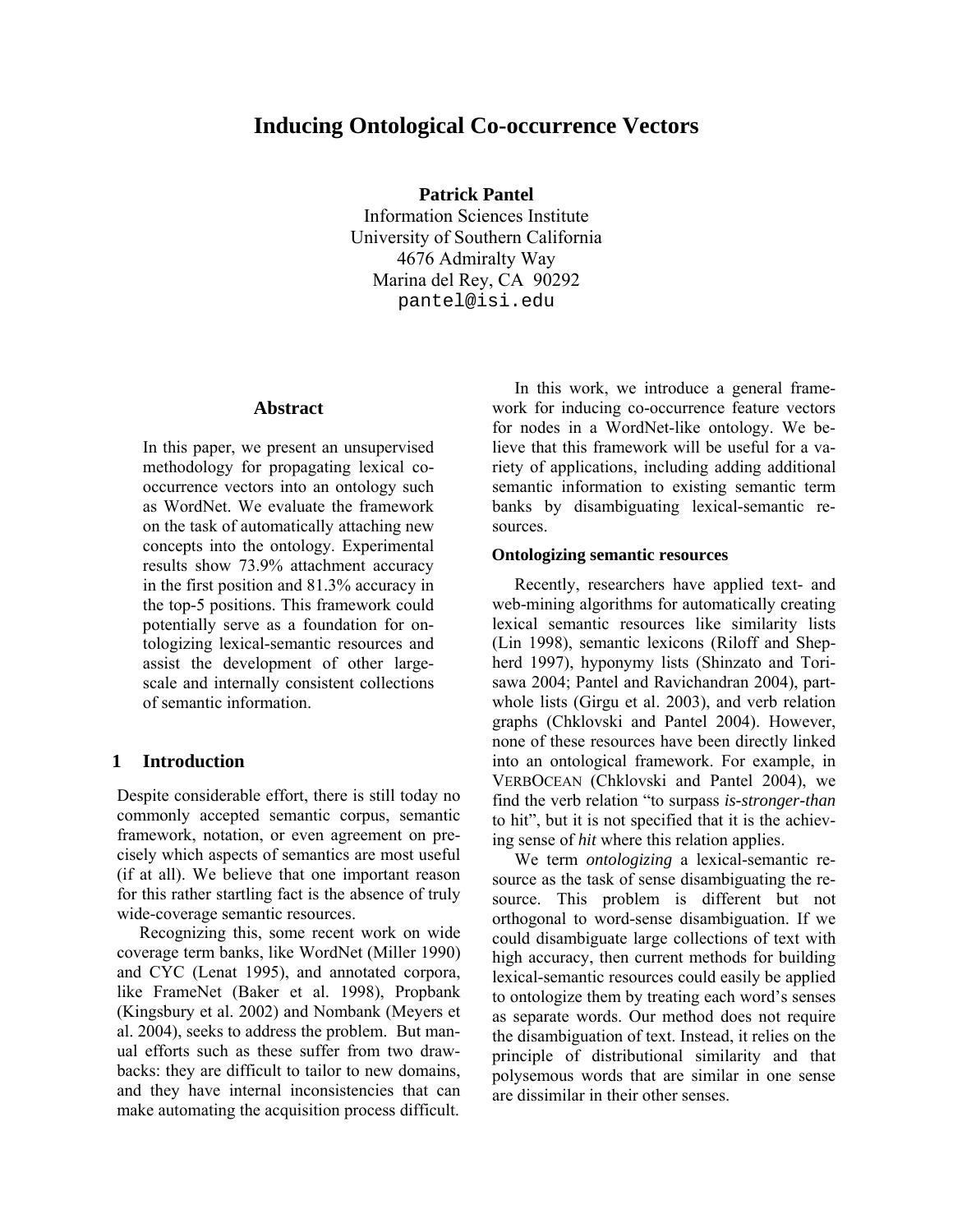Given the enriched ontologies produced by our method, we believe that ontologizing lexicalsemantic resources will be feasible. For example, consider the example verb relation "to surpass *isstronger-than* to hit" from above. To disambiguate the verb *hit*, we can look at all other verbs that *to surpass* is stronger than (for example, in VERBOCEAN, "to surpass *is-stronger-than* to overtake" and "to surpass *is-stronger-than* to equal"). Now, we can simply compare the lexical co-occurrence vectors of *overtake* and *equal* with the ontological feature vectors of the senses of *hit* (which are induced by our framework). The sense whose feature vector is most similar is selected.

It remains to be seen in future work how well this approach performs on ontologizing various semantic resources. In this paper, we focus on the general framework for inducing the ontological co-occurrence vectors and we apply it to the task of linking new terms into the ontology.

# **2 Relevant work**

Our framework aims at enriching WordNet-like ontologies with syntactic features derived from a non-annotated corpus. Others have also made significant additions to WordNet. For example, in eXtended WordNet (Harabagiu et al. 1999), the rich glosses in WordNet are enriched by disambiguating the nouns, verbs, adverbs, and adjectives with synsets. Another work has enriched WordNet synsets with topically related words extracted from the Web (Agirre et al. 2001). While this method takes advantage of the redundancy of the web, our source of information is a local document collection, which opens the possibility for domain specific applications.

Distributional approaches to building semantic repositories have shown remarkable power. The underlying assumption, called the Distributional Hypothesis (Harris 1985), links the semantics of words to their lexical and syntactic behavior. The hypothesis states that words that occur in the same contexts tend to have similar meaning. Researchers have mostly looked at representing words by their surrounding words (Lund and Burgess 1996) and by their syntactical contexts (Hindle 1990; Lin 1998). However, these representations do not distinguish between the different senses of words. Our framework utilizes these principles and representations to induce disambiguated feature vectors. We describe these representations further in Section 3.

In supervised word sense disambiguation, senses are commonly represented by their surrounding words in a sense-tagged corpus (Gale et al. 1991). If we had a large collection of sensetagged text, then we could extract disambiguated feature vectors by collecting co-occurrence features for each word sense. However, since there is little sense-tagged text available, the feature vectors for a random WordNet concept would be very sparse. In our framework, feature vectors are induced from much larger untagged corpora (currently 3GB of newspaper text).

Another approach to building semantic repositories is to collect and merge existing ontologies. Attempts to automate the merging process have not been particularly successful (Knight and Luk 1994; Hovy 1998; Noy and Musen 1999). The principal problems of partial and unbalanced coverage and of inconsistencies between ontologies continue to hamper these approaches.

## **3 Resources**

The framework we present in Section 4 propagates any type of lexical feature up an ontology. In previous work, lexicals have often been represented by proximity and syntactic features. Consider the following sentence:

```
The tsunami left a trail of horror.
```
In a proximity approach, a word is represented by a window of words surrounding it. For the above sentence, a window of size 1 would yield two features (*-1:the* and *+1:left*) for the word *tsunami*. In a syntactic approach, more linguistically rich features are extracted by using each grammatical relation in which a word is involved (e.g. the features for *tsunami* are *determiner:the* and *subject-of:leave*).

For the purposes of this work, we consider the propagation of syntactic features. We used Minipar (Lin 1994), a broad coverage parser, to analyze text. We collected the statistics on the grammatical relations (contexts) output by Minipar and used these as the feature vectors. Following Lin (1998), we measure each feature *f* for a word *e* not by its frequency but by its pointwise mutual information, *mief*: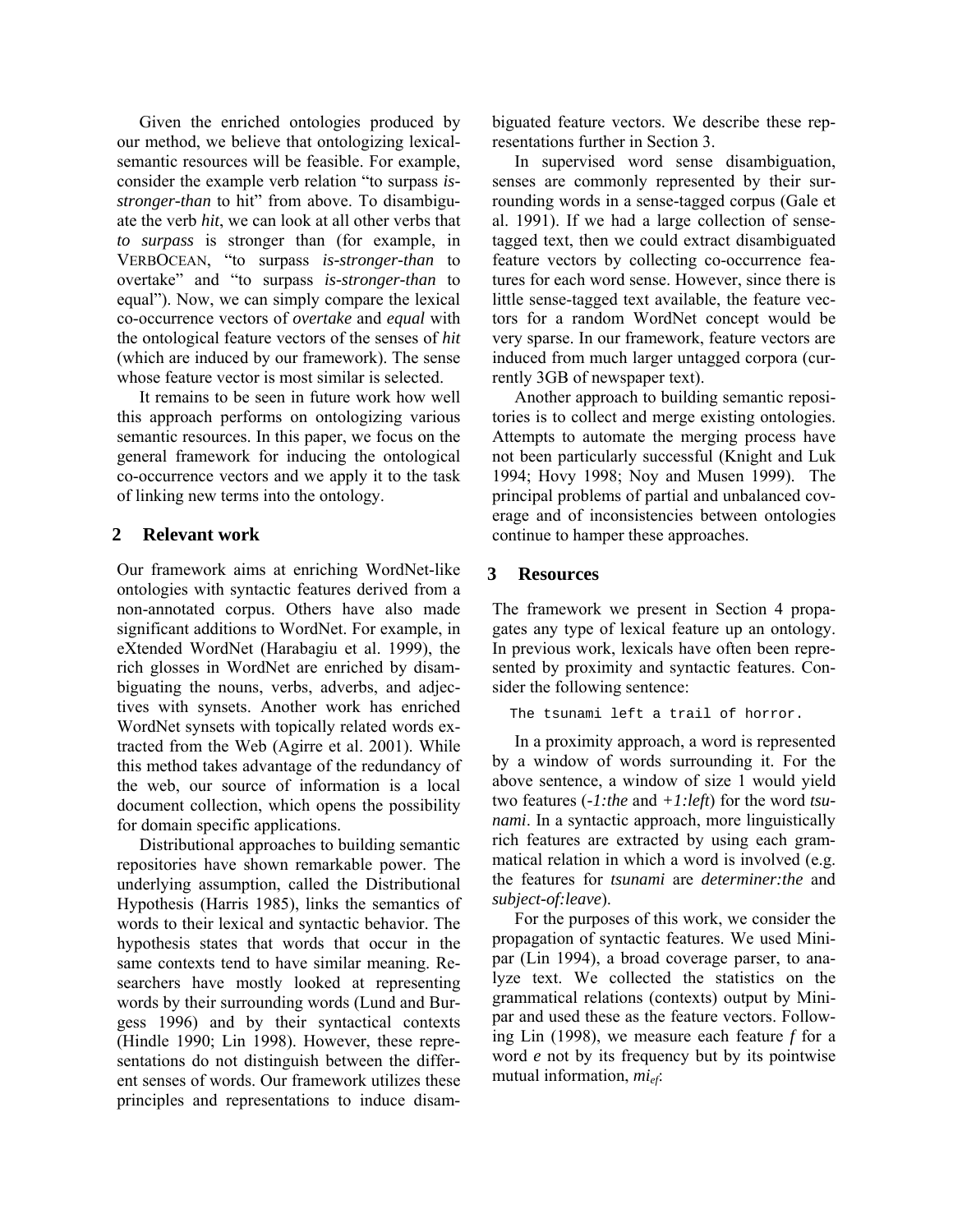| <b>Input:</b> A node <i>n</i> and a corpus $C$ .                                                                                      |
|---------------------------------------------------------------------------------------------------------------------------------------|
| Step 1: Termination Condition:                                                                                                        |
| If $n$ is a leaf node then assign to $n$ its lexical<br>feature vector as described in Section 3.                                     |
| Step 2: Recursion Step:                                                                                                               |
| For each child $c$ of $n$ , reecurse on $c$ and $C$ .<br>Assign a feature vector to $n$ by propagating<br>features from its children. |
| <b>Output:</b> A feature vector assigned to each node of the<br>tree rooted by <i>n</i> .                                             |

**Figure 1.** Divide-and-conquer phase.

$$
mi_{ef} = \log \frac{P(e, f)}{P(e) \times P(f)}
$$

## **4 Inducing ontological features**

The resource described in the previous section yields lexical feature vectors for each word in a corpus. We term these vectors *lexical* because they are collected by looking only at the lexicals in the text (i.e. no sense information is used). We use the term *ontological feature vector* to refer to a feature vector whose features are for a particular sense of the word.

In this section, we describe our framework for inducing ontological feature vectors for each node of an ontology. Our approach employs two phases. A divide-and-conquer algorithm first propagates syntactic features to each node in the ontology. A final sweep over the ontology, which we call the Coup phase, disambiguates the feature vectors of lexicals (leaf nodes) in the ontology.

### **4.1 Divide-and-conquer phase**

In the first phase of the algorithm, we propagate features up the ontology in a bottom-up approach. Figure 1 gives an overview of this phase.

The termination condition of the recursion is met when the algorithm processes a leaf node. The feature vector that is assigned to this node is an exact copy of the lexical feature vector for that leaf (obtained from a large corpus as described in Section 3). For example, for the two leaf nodes labeled *chair* in Figure 2, we assign to both the same ambiguous lexical feature vector, an excerpt of which is shown in Figure 3.

When the recursion meets a non-leaf node, like *chairwoman* in Figure 2, the algorithm first



Figure 2. Subtrees of WordNet illustrating two senses of *chair*.

| "chair"          |              |      |  |
|------------------|--------------|------|--|
| conjunction:     |              |      |  |
| sofa             | 77           | 11.8 |  |
| professor        | 11           | 6.0  |  |
| dining room      | 2            | 5.6  |  |
| cushion          | $\mathbf{1}$ | 4.5  |  |
| council member   | 1            | 4.4  |  |
| President        | 9            | 2.9  |  |
| foreign minister | 1            | 2.8  |  |
| nominal subject  |              |      |  |
| Ottoman          | 8            | 12.1 |  |
| director         | 22           | 9.1  |  |
| speaker          | 8            | 8.6  |  |
| Joyner           | 2            | 8.22 |  |
| recliner         | 2            | 7.7  |  |
| candidate        | 1            | 3.5  |  |

**Figure 3.** Excerpt of a lexical feature vector for the word *chair*. Grammatical relations are in italics (*conjunction* and *nominal-subject*). The first column of numbers are frequency counts and the other are mutual information scores. In bold are the features that intersect with the induced ontological feature vector for the parent concept of *chair*'s *chairwoman* sense.

recursively applies itself to each of the node's children. Then, the algorithm selects those features common to its children to propagate up to its own ontological feature vector. The assumption here is that features of other senses of polysemous words will not be propagated since they will not be common across the children. Below, we describe the two methods we used to propagate features: *Shared* and *Committee*.

### **Shared propagation algorithm**

The first technique for propagating features to a concept node *n* from its children *C* is the simplest and scored best in our evaluation (see Section 5.2). The goal is that the feature vector for *n*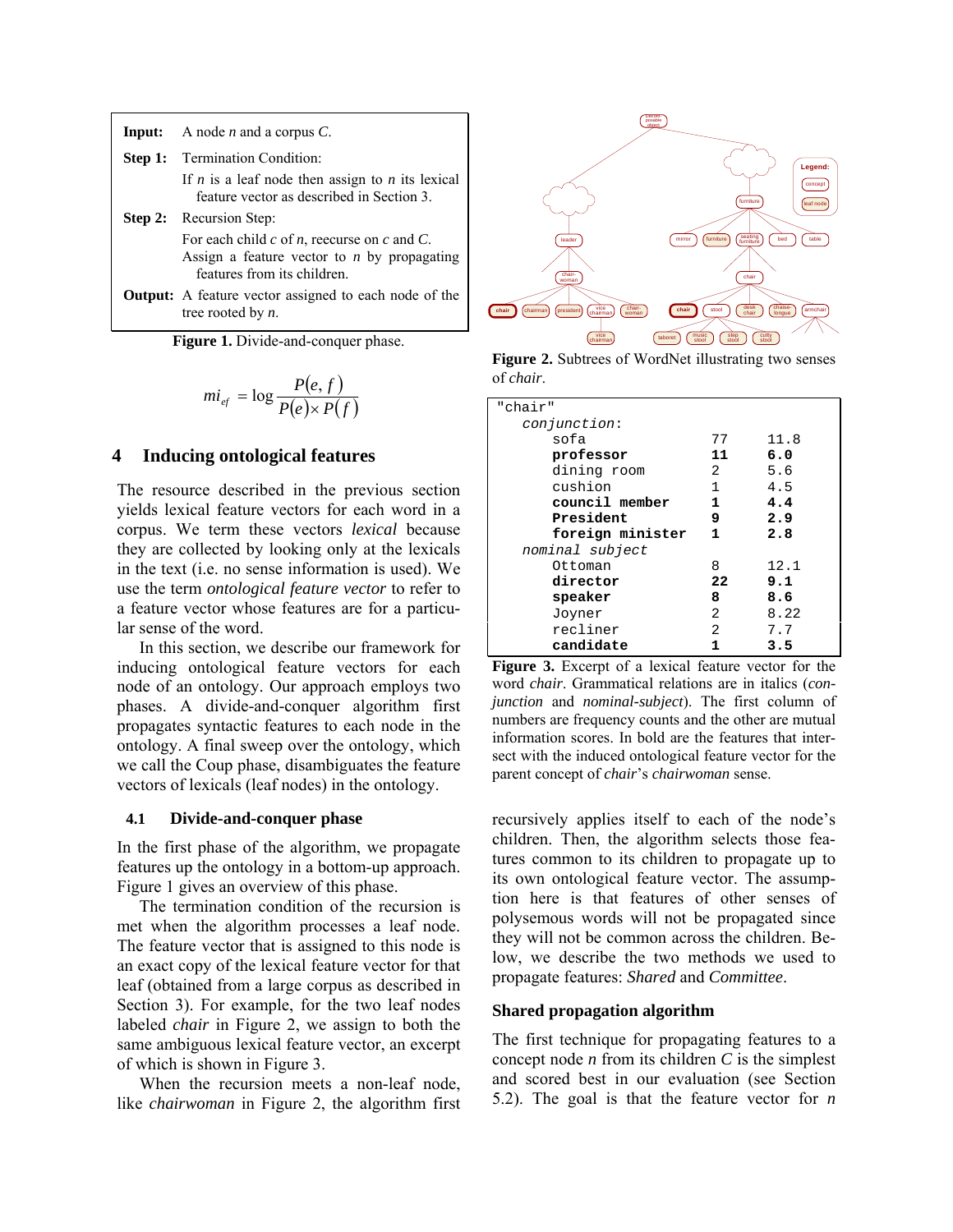represents the general grammatical behavior that its children will have. For example, for the concept node *furniture* in Figure 2, we would like to assign features like *object-of:clean* since mosttypes of furniture can be cleaned. However, even though you can eat on a table, we do not want the feature *on:eat* for the *furniture* concept since we do not eat on *mirrors* or *beds*.

In the *Shared* propagation algorithm, we propagate only those features that are shared by at least *t* children. In our experiments, we experimentally set  $t = min(3, |C|)$ .

The frequency of a propagated feature is obtained by taking a weighted sum of the frequency of the feature across its children. Let *fi* be the frequency of the feature for child  $i$ , let  $c_i$  be the total frequency of child *i*, and let *N* be the total frequency of all children. Then, the frequency *f* of the propagated feature is given by:

$$
f = \sum_{i} f_i \times \frac{c_i}{N} \tag{1}
$$

#### **Committee propagation algorithm**

The second propagation algorithm finds a set of representative children from which to propagate features. Pantel and Lin (2002) describe an algorithm, called Clustering By Committee (CBC), which discovers clusters of words according to their meanings in test. The key to CBC is finding for each class a set of representative elements, called a committee, which most unambiguously describe the members of the class. For example, for the *color* concept, CBC discovers the following committee members:

```
purple, pink, yellow, mauve, turquoise, 
beige, fuchsia
```
Words like *orange* and *violet* are avoided because they are polysemous. For a given concept *c*, we build a committee by clustering its children according to their similarity and then keep the largest and most interconnected cluster (see Pantel and Lin (2002) for details).

The propagated features are then those that are shared by at least two committee members. The frequency of a propagated feature is obtained using Eq. 1 where the children *i* are chosen only among the committee members.

Generating committees using CBC works best for classes with many members. In its original

|         | <b>Input:</b> A node $n$ and the enriched ontology $O$ output<br>from the algorithm in Figure 1.                                                                                                    |
|---------|-----------------------------------------------------------------------------------------------------------------------------------------------------------------------------------------------------|
|         | <b>Step 1:</b> If <i>n</i> is not a leaf node then return.                                                                                                                                          |
| Step 2: | Remove from $n$ 's feature vector all features<br>that intersect with the feature vector of any of<br>$n$ 's other senses' parent concepts, but are not<br>in $n$ 's parent concept feature vector. |
|         | <b>Output:</b> A disambiguated feature vector for each leaf<br>node <i>n</i>                                                                                                                        |

**Figure 4.** Coup phase.

application (Pantel and Lin 2002), CBC discovered a flat list of coarse concepts. In the finer grained concept hierarchy of WordNet, there are many fewer children for each concept so we expect to have more difficulty finding committees.

#### **4.2 Coup phase**

At the end of the *Divide-and-conquer* phase, the non-leaf nodes of the ontology contain disambiguated features<sup>1</sup>. By design of the propagation algorithm, each concept node feature is shared by at least two of its children. We assume that two polysemous words,  $w_1$  and  $w_2$ , that are similar in one sense will be dissimilar in its other senses. Under the distributional hypothesis, similar words occur in the same grammatical contexts and dissimilar words occur in different grammatical contexts. We expect then that most features that are shared between  $w_1$  and  $w_2$  will be the grammatical contexts of their similar sense. Hence, mostly disambiguated features are propagated up the ontology in the *Divide-and-conquer* phase.

However, the feature vectors for the leaf nodes remain ambiguous (e.g. the feature vectors for both leaf nodes labeled *chair* in Figure 2 are identical). In this phase of the algorithm, leaf node feature vectors are disambiguated by looking at the parents of their other senses.

Leaf nodes that are unambiguous in the ontology will have unambiguous feature vectors. For ambiguous leaf nodes (i.e. leaf nodes that have more than one concept parent), we apply the algorithm described in Figure 4. Given a polysemous leaf node *n*, we remove from its ambiguous

l

<sup>1</sup> By disambiguated features, we mean that the features are co-occurrences with a particular sense of a word; the features themselves are not sense-tagged.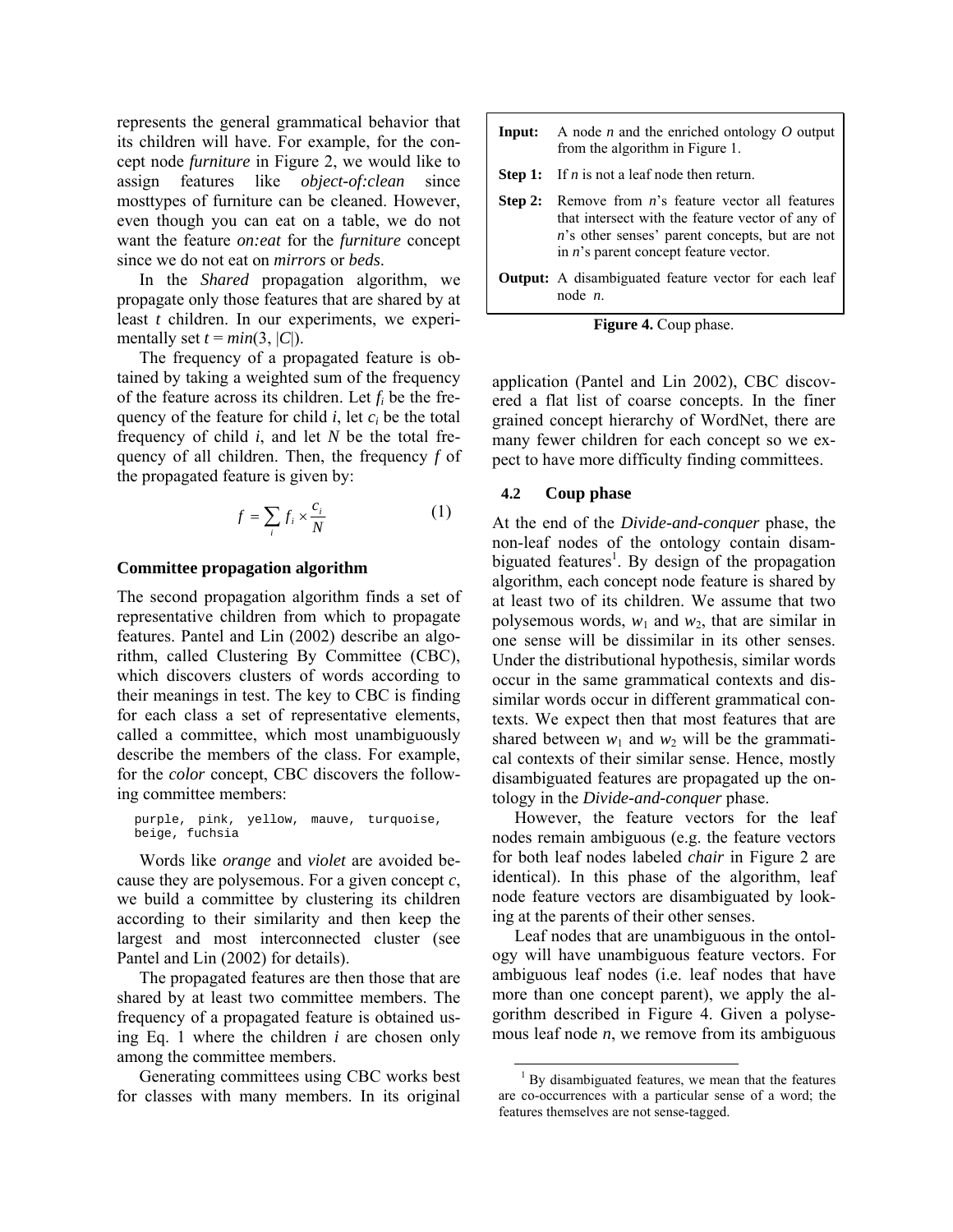feature vector those features that intersect with the ontological feature vector of any of its other senses' parent concept but that are not in its own parent's ontological feature vector. For example, consider the *furniture* sense of the leaf node *chair* in Figure 2. After the *Divide-and-conquer* phase, the node *chair* is assigned the ambiguous lexical feature vector shown in Figure 3. Suppose that *chair* only has one other sense in WordNet, which is the *chairwoman* sense illustrated in Figure 2. The features in bold in Figure 3 represent those features of *chair* that intersect with the ontological feature vector of *chairwoman*. In the *Coup* phase of our system, we remove these bold features from the *furniture* sense leaf node *chair*. What remains are features like "*chair and sofa*", "*chair and cushion*", "*Ottoman is a chair*", and "*recliner is a chair*". Similarly, for the *chairwoman* sense of *chair*, we remove those features that intersect with the ontological feature vector of the *chair* concept (the parent of the other *chair* leaf node).

As shown in the beginning of this section, concept node feature vectors are mostly unambiguous after the *Divide-and-conquer* phase. However, the *Divide-and-conquer* phase may be repeated after the *Coup* phase using a different termination condition. Instead of assigning to leaf nodes ambiguous lexical feature vectors, we use the leaf node feature vectors from the *Coup* phase. In our experiments, we did not see any significant performance difference by skipping this extra *Divide-and-conquer* step.

### **5 Experimental results**

In this section, we provide a quantitative and qualitative evaluation of our framework.

### **5.1 Experimental Setup**

We used Minipar (Lin 1994), a broad coverage parser, to parse two 3GB corpora (TREC-9 and TREC-2002). We collected the frequency counts of the grammatical relations (contexts) output by Minipar and used these to construct the lexical feature vectors as described in Section 3.

WordNet 2.0 served as our testing ontology. Using the algorithm presented in Section 4, we induced ontological feature vectors for the noun nodes in WordNet using the lexical co-occurrence features from the TREC-2002 corpus. Due to memory limitations, we were only able to propagate features to one quarter of the ontology. We experimented with both the *Shared* and *Committee* propagation models described in Section 4.1.

#### **5.2 Quantitative evaluation**

To evaluate the resulting ontological feature vectors, we considered the task of attaching new nodes into the ontology. To automatically evaluate this, we randomly extracted a set of 1000 noun leaf nodes from the ontology and accumulated lexical feature vectors for them using the TREC-9 corpus (a separate corpus than the one used to propagate features, but of the same genre). We experimented with two test sets:

- *Full*: The 424 of the 1000 random nodes that existed in the TREC-9 corpus
- *Subset*: Subset of *Full* where only nodes that do not have concept siblings are kept (380 nodes).

For each random node, we computed the similarity of the node with each concept node in the ontology by computing the cosine of the angle (Salton and McGill 1983) between the lexical feature vector of the random node *ei* and the ontological feature vector of the concept nodes *ej*:

$$
sim(e_i, e_j) = \frac{\sum_{f} m i_{e,f} \times m i_{e,f}}{\sqrt{\sum_{f} m i_{e,f}^2 \times \sum_{f} m i_{e,f}^2}}
$$

We only kept those similar nodes that had a similarity above a threshold  $\sigma$ . We experimentally set  $\sigma = 0.1$ .

### **Top-***K* **accuracy**

We collected the top-*K* most similar concept nodes (attachment points) for each node in the test sets and computed the accuracy of finding a correct attachment point in the top-*K* list. Table 1 shows the result.

We expected the algorithm to perform better on the *Subset* data set since only concepts that have exclusively lexical children must be considered for attachment. In the *Full* data set, the algorithm must consider each concept in the ontology as a potential attachment point. However, considering the top-5 best attachments, the algorithm performed equally well on both data sets.

The *Shared* propagation algorithm performed consistently slightly better than the *Committee* method. As described in Section 4.1, building a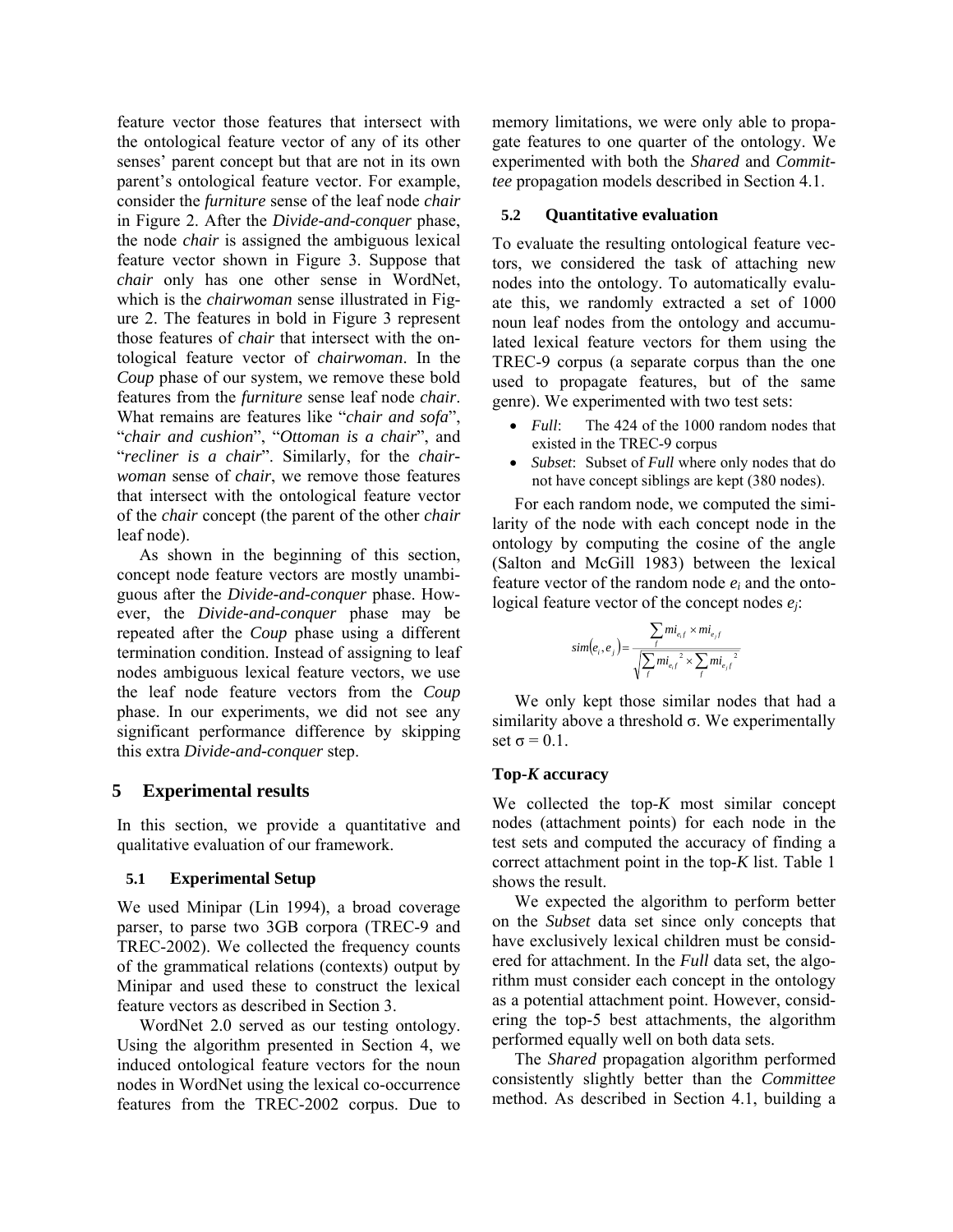| K | Shared (Full)      | Committee (Full)   | Shared (Subset)      | Committee (Subset) |
|---|--------------------|--------------------|----------------------|--------------------|
|   | $73.9\% \pm 4.5\%$ | $72.0\% \pm 4.9\%$ | $77.4\% \pm 3.6\%$   | $76.1\% \pm 5.1\%$ |
|   | $78.7\% \pm 4.1\%$ | $76.6\% \pm 4.2\%$ | $80.7\% \pm 4.0\%$   | $79.1\% \pm 4.5\%$ |
|   | $79.9\% \pm 4.0\%$ | $78.2\% \pm 4.2\%$ | $81.2\% \pm 3.9\%$   | $80.5\% \pm 4.8\%$ |
| 4 | $80.6\% \pm 4.1\%$ | $79.0\% \pm 4.0\%$ | $81.5\% \pm 4.1\%$   | $80.8\% \pm 5.0\%$ |
|   | $81.3\% \pm 3.8\%$ | $79.5\% \pm 3.9\%$ | $81\,7\% \pm 4\,1\%$ | $81.3\% \pm 4.9\%$ |

**Table 1.** Correct attachment point in the top-*K* attachments (with 95% conf.)



**Figure 5.** Attachment precision and recall for the *Shared* and *Committee* propagation methods when returning at most *K* attachments (on the *Full* set).

committee performs best for concepts with many children. Since many nodes in WordNet have few direct children, the *Shared* propagation method is more appropriate. One possible extension of the *Committee* propagation algorithm is to find committee members from the full list of descendants of a node rather than only its immediate children.

### **Precision and Recall**

We computed the precision and recall of our system on varying numbers of returned attachments. Figure 5 and Figure 6 show the attachment precision and recall of our system when the maximum number of returned attachments ranges between 1 and 5. In Figure 5, we see that the *Shared* propagation method has better precision than the *Committee* method. Both methods perform similarly on recall. The recall of the system increases most dramatically when returning two attachments without too much of a hit on precision. The low recall when returning only one attachment is due to both system errors and also to the fact that many nodes in the hierarchy are polysemous. In the next section, we discuss further experiments



**Figure 6.** Attachment precision and recall for the *Full* and *Subset* data sets when returning at most *K* attachments (using the *Shared* propagation method).

on polysemous nodes. Figure 6 illustrates the large difference on both precision and recall when using the simpler *Subset* data set. All 95% confidence bounds in Figure 5 and Figure 6 range between  $\pm 2.8\%$  and  $\pm 5.3\%$ .

### **Polysemous nodes**

84 of the nodes in the Full data set are polysemous (they are attached to more than one concept node in the ontology). On average, these nodes have 2.6 senses for a total of 219 senses. Figure 7 compares the precision and recall of the system on all nodes in the *Full* data set vs. the 84 polysemous nodes. The 95% confidence intervals range between ±3.8% and ±5.0% for the *Full* data set and between  $\pm 1.2\%$  and  $\pm 9.4\%$  for the polysemous nodes. The precision on the polysemous nodes is consistently better since these have more possible correct attachments.

Clearly, when the system returns at most one or two attachments, the recall on the polysemous nodes is lower than on the *Full* set. However, it is interesting to note that recall on the polysemous nodes equals the recall on the *Full* set after *K*=3.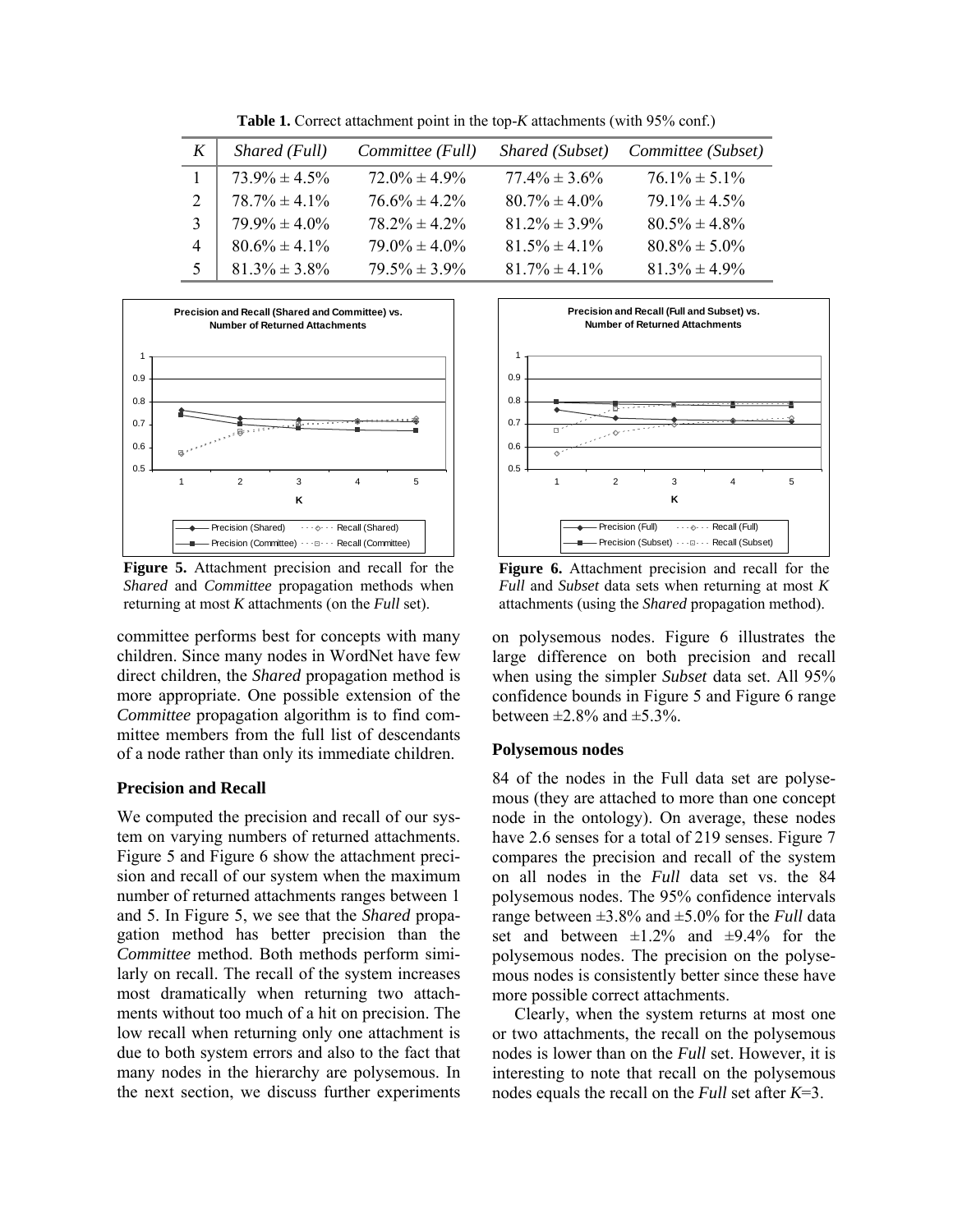#### **5.3 Qualitative evaluation**

Inspection of errors revealed that the system often makes plausible attachments. Table 2 shows some example errors generated by our system. For the word *arsenic*, the system attached it to the concept *trioxide*, which is the parent of the correct attachment.

The system results may be useful to help validate the ontology. For example, for the word *law*, the system attached it to the *regulation* (as an organic process) and *ordinance* (legislative act) concepts. According to WordNet, *law* has seven possible attachment points, none of which are a legislative act. Hence, the system has found that in the TREC-9 corpus, the word *law* has a sense of *legislative act*. Similarly, the system discovered the *symptom* sense of *vomiting*.

The system discovered a potential anomaly in WordNet with the word *slob*. The system classified *slob* as follows:

fool  $\rightarrow$  simpleton  $\rightarrow$  someone

whereas WordNet classifies it as:

vulgarian  $\rightarrow$  unpleasant person  $\rightarrow$  unwelcome person  $\rightarrow$  someone

The ontology could use this output to verify if *fool* should link in the *unpleasant person* subtree.

Capitalization is not very trustworthy in large collections of text. One of our design decisions was to ignore the case of words in our corpus, which in turn caused some errors since WordNet is case sensitive. For example, the lexical node *Munch* (Norwegian artist) was attached to the *munch* concept (food) by error because our system accumulated all features of the word *Munch* in text regardless of its capitalization.

# **6 Discussion**

One question that remains unanswered is how clean an ontology must be in order for our methodology to work. Since the structure of the ontology guides the propagation of features, a very noisy ontology will result in noisy feature vectors. However, the framework is tolerant to some amount of noise and can in fact be used to correct some errors (as shown in Section 5.3).

We showed in Section 1 how our framework can be used to disambiguate lexical-semantic resources like hyponym lists, verb relations, and



**Figure 7.** Attachment precision and recall on the *Full* set vs. the polysemous nodes in the *Full* set when the system returns at most *K* attachments.

unknown words or terms. Other avenues of future work include:

#### **Adapting/extending existing ontologies**

It takes a large amount of time to build resources like WordNet. However, adapting existing resources to a new corpus might be possible using our framework. Once we have enriched the ontology with features from a corpus, we can rearrange the ontological structure according to the inter-conceptual similarity of nodes. For example, consider the word *computer* in WordNet, which has two senses: *a*) a machine; and *b*) a person who calculates. In a computer science corpus, sense *b*) occurs very infrequently and possibly a new sense of computer (e.g. *a processing chip*) occurs. A system could potentially remove sense *b*) since the similarity of the other children of *b*) and *computer* is very low. It could also uncover the new *processing chip* sense by finding a high similarity between *computer* and the *processing chip* concept.

#### **Validating ontologies**

This is a holy grail problem in the knowledge representation community. As a small step, our framework can be used to flag potential anomalies to the knowledge engineer.

#### **What makes a** *chair* **different from a** *recliner***?**

Given an enriched ontology, we can remove from the feature vectors of *chair* and *recliner* those features that occur in their parent *furniture* concept. The features that remain describe their different syntactic behaviors in text.